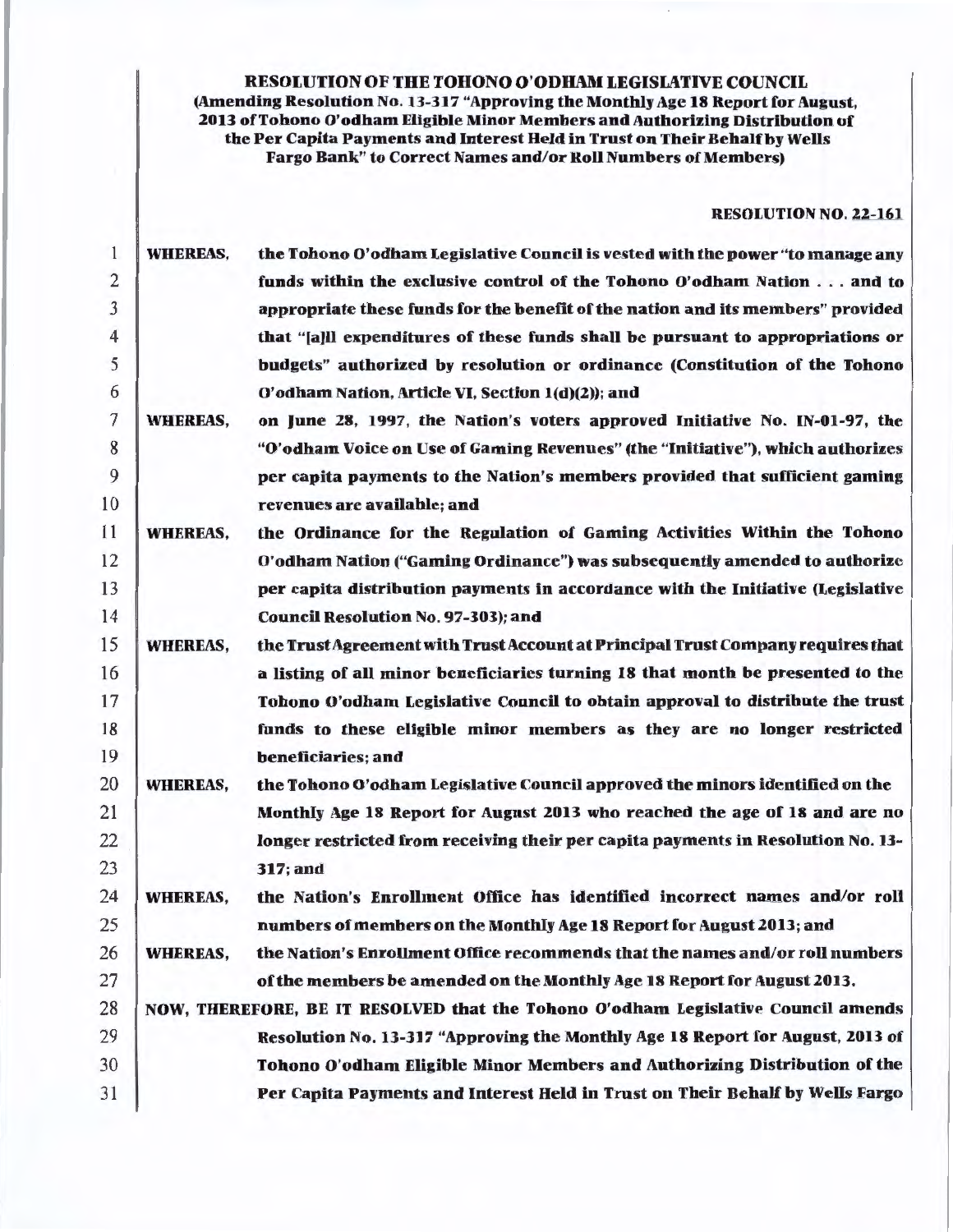## RESOLUTION NO. 22-161

(Amending Resolution No. 13-317 "Approving the Monthly Age 18 Report for August, 2013 of Tohono O'odham Eligible Minor Members and Authorizing Distribution of the Per Capita Payments and Interest Held in Trust on Their Behalf by Wells Fargo Bank" to Correct Names and/or Roll Numbers of Members) Page 2 of 3

 $\mathbf{1}$ 

Bank" to reflect the correct names and/or roll numbers of members in accordance with the Monthly Age 18 Report Amendment Summary May 2022. which is incorporated by this reference.

The foregoing Resolution was passed by the Tohono O'odham Legislative Council on the  $09^{TH}$ day of MAY, 2022 at a meeting at which a quorum was present with a vote of 3,218.0 FOR; -0-AGAINST; -0-: NOT VOTING; and [01] ABSENT, pursuant to the powers vested in the Council by, Article VI, Section 1(d)(2)of the Constitution of the Tohono O'odham Nation, adopted by the Tohono O'odham Nation on January 18, 1986; and approved by the Acting Deputy Assistant Secretary - Indian Affairs (Operations) on March 6, 1986, pursuant to Section 16 of the Act of June 18, 1934 (48 Stat.984).

## TOHONO O'ODHAM LEGISIATIVE COUNCIL

nothy Joaqum, Legislative Chairman<br>/2 day of \_\_\_*\_\_\_\_\_\_\_\_\_\_\_\_\_\_\_\_\_\_\_\_\_\_\_\_\_\_\_\_*, 2022

**ATTI** 

Evonne Wilson, Legislative Secretary

*MOUVEL COLL*<br>Dinne Wilson, Legislative Secretary<br>12 day of *Muly*, 2022

Said Resolution was submitted for approval  $f_{\mathcal{H}}$  the office of the Chairman of the Tohono O'odham Nation on the  $\frac{1}{2}$  day of  $\frac{1}{2}$   $\frac{1}{2}$  , 2022 at 3.4 o'clock,  $\frac{1}{2}$  .m., pursuant to the provisions of Section 5 of Article VII of the Constitution and will become effective upon his approval or upon his failure to either approve or disapprove it within 48 hours of submittal.

**TOHONO O'ODHAM LEGISLATIVE COUNCIL** 

mothy Joachin, Legislative Chairman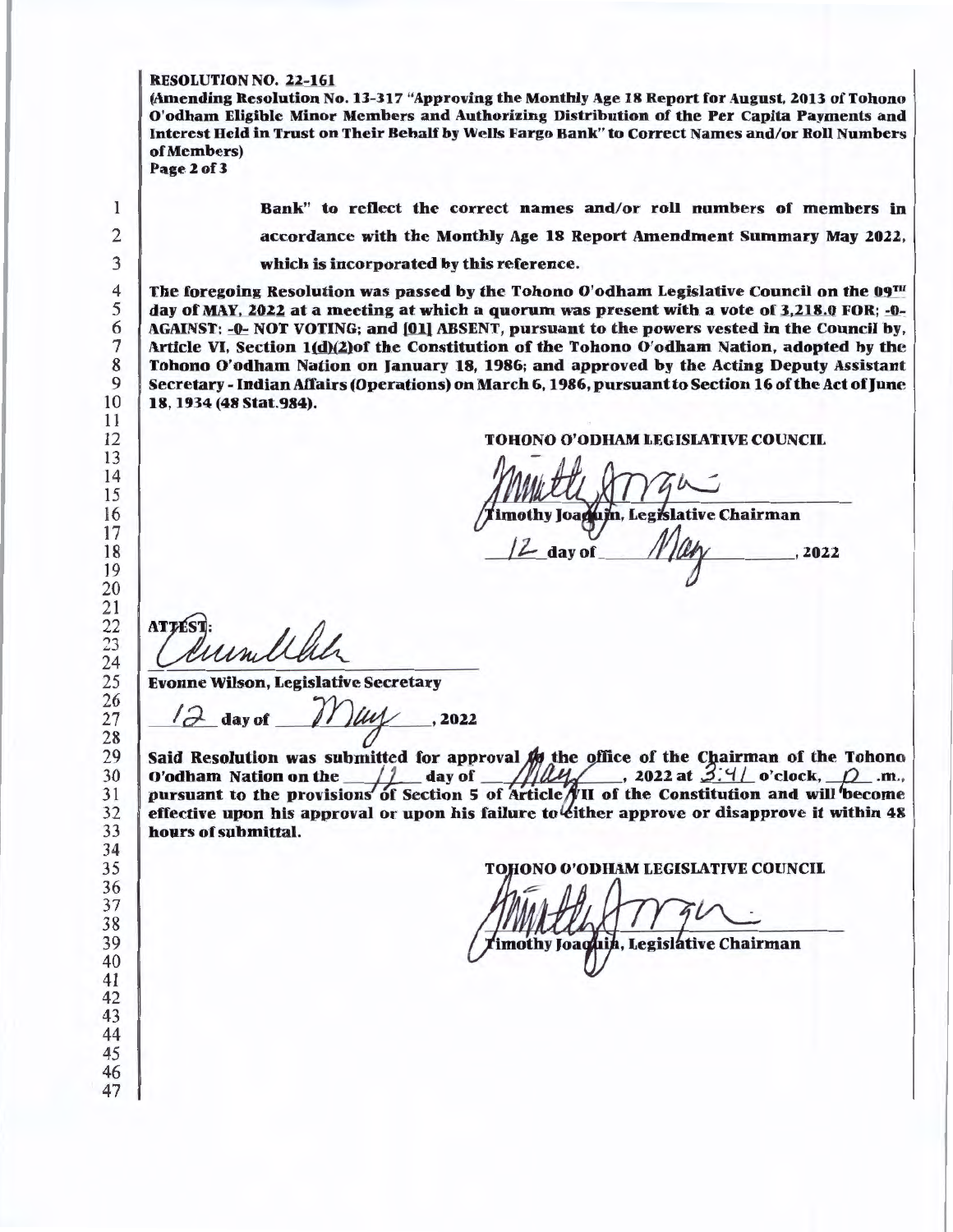(Amending Resolution No. 13-317 "Approving the Monthly Age 18 Report for August, 2013 of Tohono O'odham Eligible Minor Members and Authorizing Distribution of the Per Capita Payments and Interest Held in Trust on Their Behalf by Wells Fargo Bank" to Correct Names and/or Roll Numbers of Members) Page3of3

on the day of  $100\sqrt{2}$ **N** APPROVED , 2022 ~ NATION at  $\frac{\zeta' \cdot 2\tau}{\sigma' \text{clock}}$  .m. ( ] DISAPPROVED NED NO TOHONO O'ODHAM Returned to the Legislative Secretary on the / *3* day of  $\ell$ , 2022, at  $\ell^{1.4}$  o'clock,  $\ell^{2.5}$ .m. melleren Evonne Wilson, Legislative Secretary